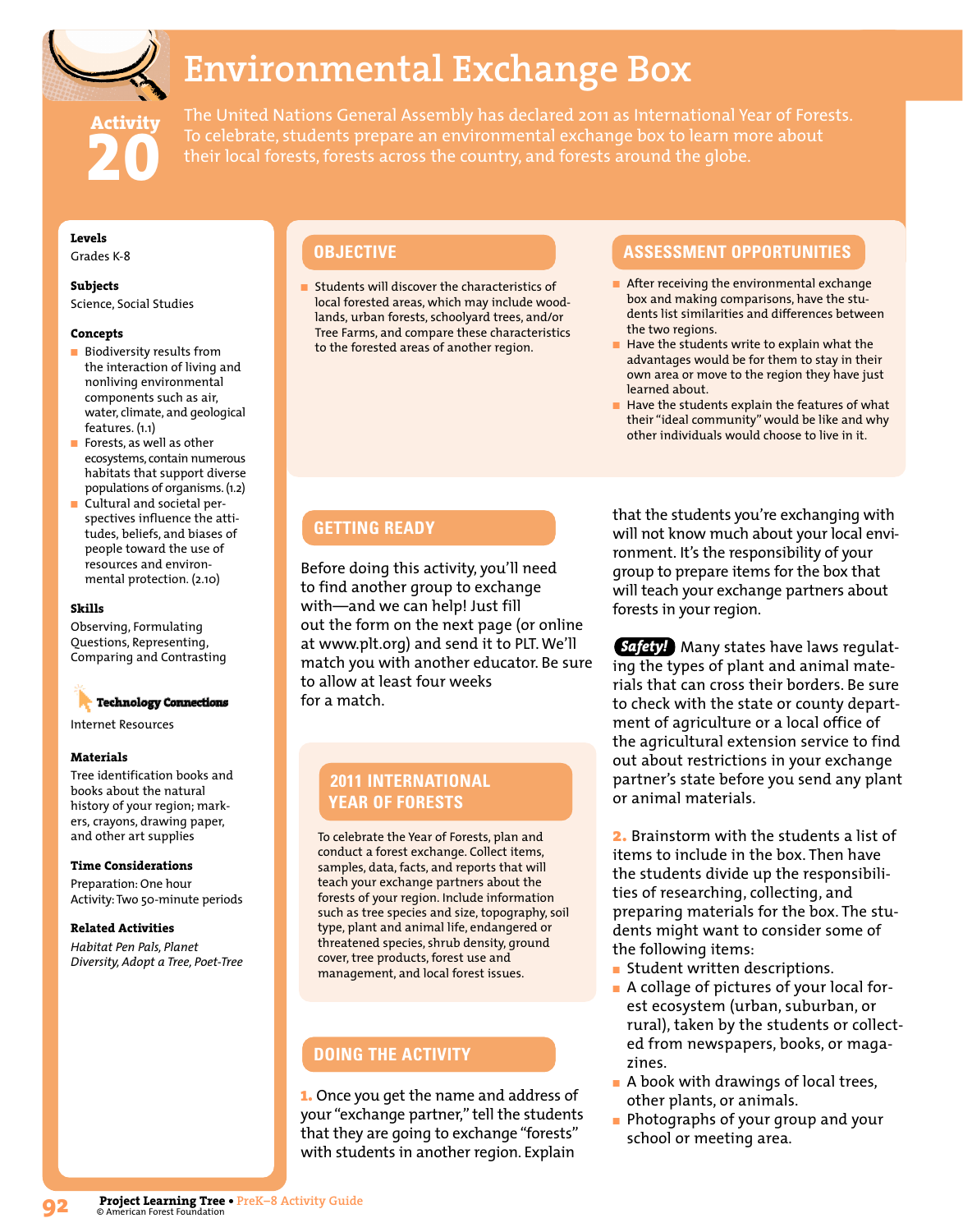- A video which also records local animal sounds.
- Stories written by the students about their favorite things to do in a forest or near trees.
- Samples of special, non-perishable regional foods, such as maple syrup from Vermont, almonds from California, or pecans from Georgia.
- Descriptions and pictures of regional cultural events, such as Arbor Day celebrations or Fall Foliage festivals.
- Representative natural objects from your area such as tree leaves, nuts, and cones; pressed flowers; and rocks (see safety note).
- Audio recordings of natural sounds or students' reports.
- A field quide, prepared by the students, to neighborhood trees.
- $\blacksquare$  A description of local environmental issues relating to forests and forest management and news articles on all sides of the issues.

Email can facilitate spontaneous communication and learning between the two classes.

**3.** While you're waiting for the box from the other group to arrive, ask the students what they know or have heard about the region they're

exchanging with. Can they name major cities, geographical landmarks, or other features of the region? What do they think the climate is like there? Record the students' ideas on the board.

**4.** When the box arrives from your exchange group, open it with the students and examine its contents. Then have the students compare that region to their own. For example, how do the climates compare? What kinds of animals and plants live in both places? Are there differences in the ways people live?

Use a webcam to facilitate the exchange. This way, students can explain the contents of the box they prepared as their exchange partners discover the items within it.

**5.** Have the students create a representation of what they liked most about the other forest or what they imagine it would be like to live in the exchange group's area. For exam ple, students could draw pictures that depict their favorite item from the box or that show a scene in the other region. Or they could write down their impressions of items from the box in creative ways. For example, they could

write stories about their imaginary adventures in their partner region.

**6.** Have all students in your class write a short thank-you note to the exchange group, describing their impression of the box and what they liked best about it. To continue the relationship with the other group, have the group formulate a list of questions they have about items in the box they received or a list of general questions about the partner region. Would they like more information or clarity on certain items? They can send the letters and questions to their partner group and wait for a reply.

### **Enrichment**

- The concept of conservation can be discussed using the exchange box your group made. What actions could be taken to conserve the forests and other resources used to make the products that they put in their exchange box?
- Contact your local newspaper for coverage of the opening of your exchange box. Students could write a press release (see Activity 60,"Publicize It!").

# **Exchange Box Form – 2011 Year of Forests**

| Name                                                                             |                                                                                                                                         |
|----------------------------------------------------------------------------------|-----------------------------------------------------------------------------------------------------------------------------------------|
| School/Organization                                                              |                                                                                                                                         |
| Address                                                                          |                                                                                                                                         |
| City/State/Zip                                                                   |                                                                                                                                         |
| Telephone Number (include area code)                                             | Return this form by mail,<br>fax, or email to:<br>Project Learning Tree<br>American Forest Foundation<br>1111 19th Street, NW Suite 780 |
| Grade Level/Age of Students                                                      |                                                                                                                                         |
| Email Address                                                                    | Washington, DC 20036                                                                                                                    |
| Preferred state or region with which you would like to exchange (not quaranteed) | Fax: 202-463-2461<br>Email: information@plt.org                                                                                         |